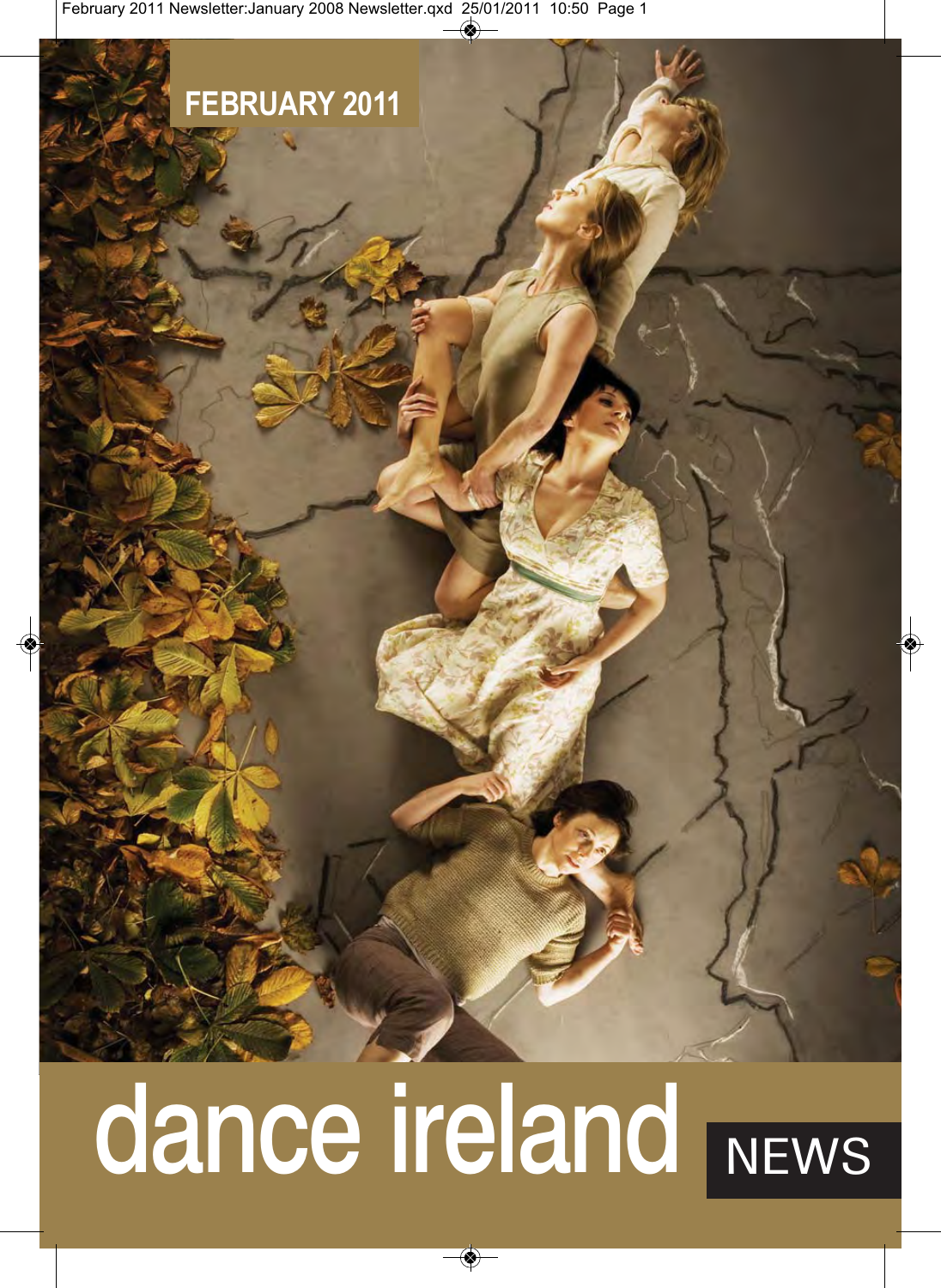Dance Ireland is the trading name of the Association of Professional Dancers in Ireland Ltd. Established in 1989, Dance Ireland is a membership-led organisation, operating on an all-Ireland basis, dedicated to the promotion of professional dance practice in Ireland. Incorporated in 1992 as a not-for-profit company with limited guarantee, the organisation has evolved into a national, umbrella resource whose core aims are the promotion of dance as a vibrant art form, the provision of support and practical resources for professional dance artists through our training and development programmes and advocacy on dance and choreography issues.

Dance Ireland manages DanceHouse on licence from Dublin City Council; a purpose-built, state-of-the-art dance rehearsal venue, located in the heart of Dublin's north-east inner city. DanceHouse is at the heart of Dance Ireland activities, as well as being a home for professional dance artists and the wider dance community. Studios are available for hire. In addition to hosting our artistic programme of professional training and development, performances, exhibitions, special events and a fully equipped artists' resource room, DanceHouse offers a range of evening classes to cater to the interests and needs of the general public.

#### **BOARD MEMBERS**

Adrienne Brown *Chairperson*, Cindy Cummings, Richard Johnson, Megan Kennedy *Secretary*, Lisa McLoughlin, Anne Maher, Fearghus Ó Conchúir.

#### **DANCE IRELAND PERSONNEL**

Paul Johnson, *Chief Executive*

Siân Cunningham, *General Manager* 

Elisabetta Bisaro, *Programme Manager* 

Inga Byrne, *Administrator* 

Brenda Crea & Glenn Montgomery, *Receptionists/Administrative Assistants* 

Dance Ireland, DanceHouse, Foley Street, Dublin 1. Tel: 01 855 8800 Fax: 01 819 7529 Email: info@danceireland.ie Website: www.danceireland.ie

**Dance Ireland News** is published 12 times a year

*Published by Dance Ireland, DanceHouse, Foley St, Dublin 1, Ireland.*

*Printed by CRM Design + Print, Unit 6, Bridgecourt Office Park, Walkinstown Ave., Dublin 12, Ireland.*

#### **ISSN 1649-9506**

#### **Disclaimer**

Dance Ireland reserves the right to edit or amend all articles or notices published in this magazine. The views expressed are those of contributors and do not necessarily represent the views of Dance Ireland members.

**Cover:** *Four Told – Emma O'Kane, Katherine O'Malley, Lisa McLoughlin and Rebecca Reilly* **Source:** Ros Kavanagh

#### **Deadlines for next edition:**

**March 2011** Copy & Photos: Friday 11 February Inserts: Friday 15 February *All photos submitted must be accompanied by appropriate credits and acknowledgements*







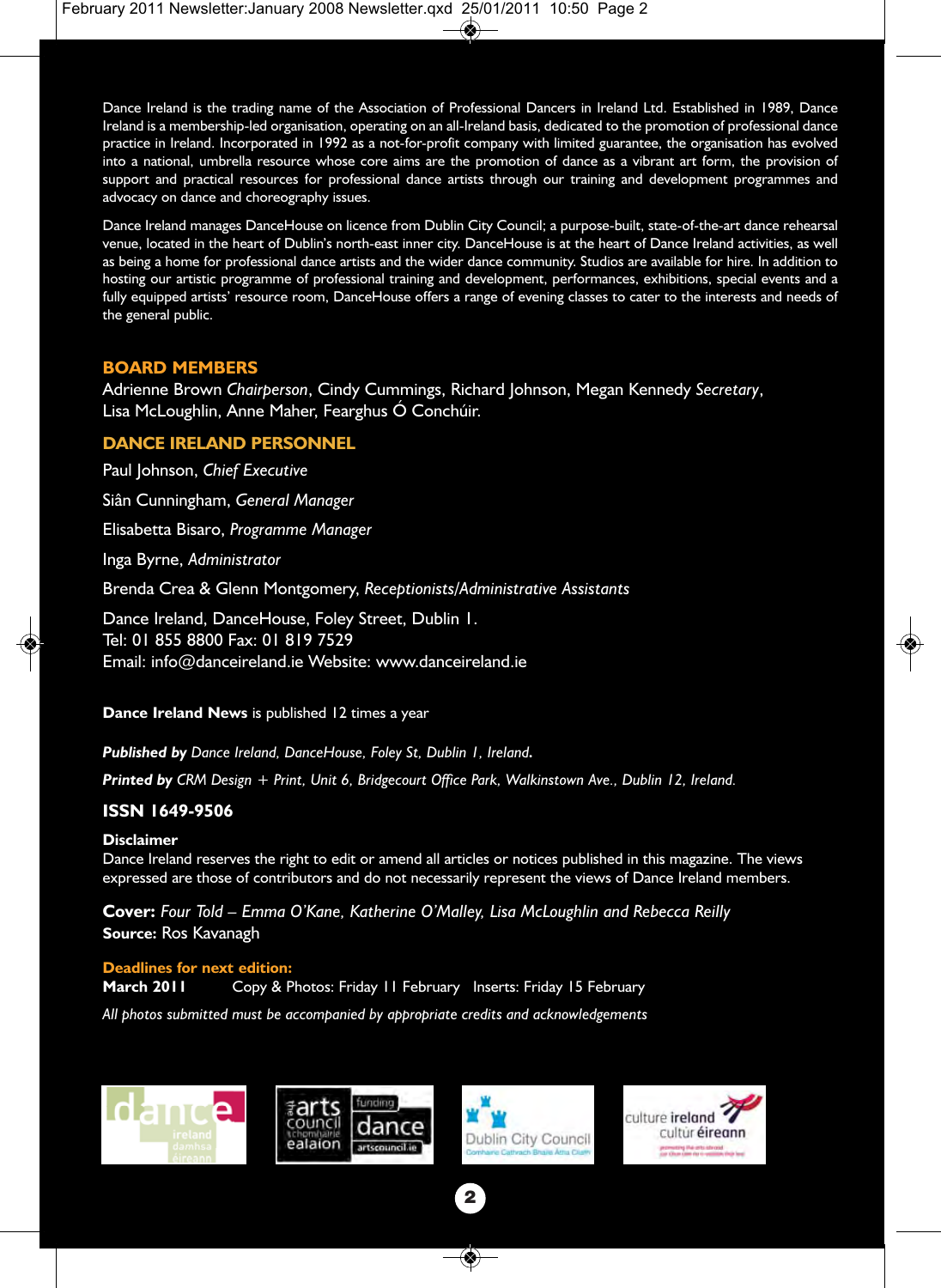

### INTRODUCTION

The weather is improving and the days are getting longer - welcome to the February issue of *Dance Ireland News*. With a spring in our step - we are looking ahead with anticipation to an action packed month of activities throughout the country.

Inside we highlight a range of notices and updates from our members, including new performances and national and international touring from CoisCéim, Crux Dance Theatre, Fiona Quilligan, IMDT, Night Star Dance Company, Sonraigh Youth Dance Gala and *Four Told* (Emma O'Kane, Katherine O'Malley, Lisa McLoughlin and Rebecca Reilly) at Project Arts Centre. Plus we carry further highlights from the Dublin Dance Festival programme, in advance of their launch on Monday 28 February.

Other opportunities include an audition with expandance, contact dance weekend with Charlie Morrissey in Shawbrook and a workshop and presentation from Dance Resource Base NI on *Issues of Touch in Community Dance* and *Knowing Your Audience for Dance.* In addition we carry an Open Call from Legitimate Bodies Dance Company for *You(th) Share* and an Open Call for our latest international artist exchange residency with Dance4 in Nottingham.

At DanceHouse this month, our training highlight is the intensive workshop *Depth of Field* led by Andrew Harwood and Paula Zacharias. Subtitled *the selective eye to compose in movement,* this is a unique opportunity for experienced performers to work intensively with two visionary artists on a week-long workshop-project designed to stimulate the imagination, cultivate a strong creative eye and extend that experience into other fields of perception thus developing a fuller dancing body and a deeper performance sensibility. This week culminates in a studio showing of work generated plus Andrew and Paula will present some extracts of their own collaboration on Friday 18 February at 4.30pm.

We are delighted that Andrew and Paula will also participate in our Dance Talks series, focusing on Cross Disciplinary Collaborations (17 February, 6pm), sharing some of their working process and practice in conversation.

Also this month, we have morning professional classes taught by Emma Martin (ballet), Deirdre Murphy (yoga) and Frauke Requardt (contemporary, company class); see the back page for schedule.

If you have not done so already, check out our new Facebook page and join up. With some wonderful photos from our very successful Free Taster Classes in January, there is no better way to keep up to date throughout the year with all our latest news and opportunities: www.facebook.com/pages/Dance-Ireland. As ever our website remains a valuable resource for all: www.danceireland.ie.

With the approaching General Election ever present in our minds - now is the ideal opportunity to think about how best to use your vote to help set the agenda and make a difference. Simply, we encourage all Dance Ireland members and those interested in the arts to interrogate what the candidates and parties are saying about their level of support for the arts. Find out if they value the arts; ask them are they committed to investing in our creative futures and remember to read their policies and election manifestos, before you cast your vote.

We cannot stress enough how important it is to take responsibility and talk to your potential representatives about continued investment in the arts. On the doorstep, at their clinic or on the street - it is a chance to underline the significance of what it is we do, why we do it and the enormous benefits continued investment in the arts yields for us all – not only as artists making work but also for audiences and also for the reputation of the country. Canvassing, they tell us they want to hear what we want to say – so now is the time to say it and say it proud…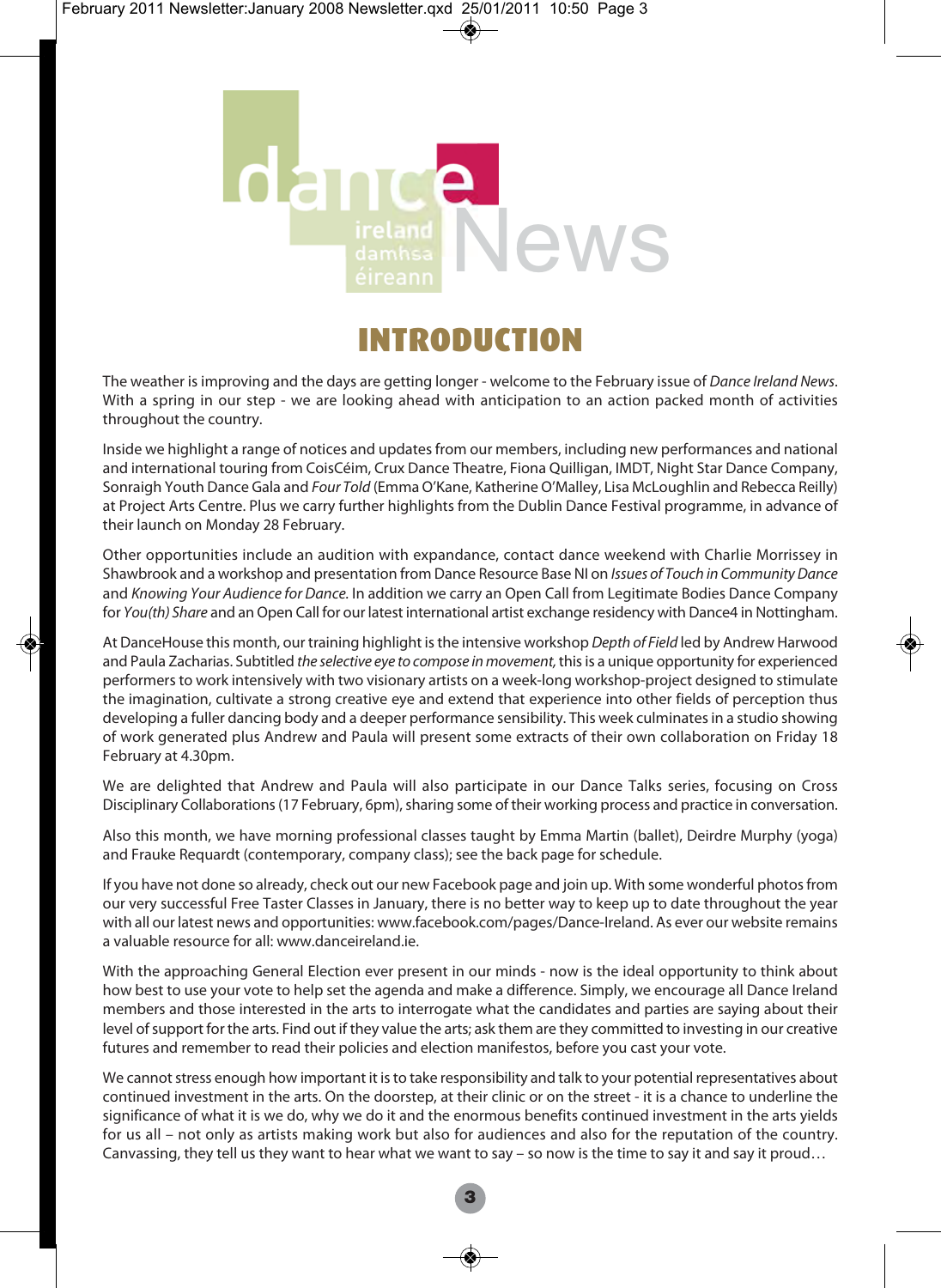# **DANCE IRELAND** PROGRAMME





Dance Ireland/Dance4 International Artist Exchange Residency

Dates: 02 to 13 May (please note we may be able to change these dates to accommodate the selected artist)

Dance4 is an international centre for the development of extraordinary 21st century dance. An internationally recognised, experimental dance organisation and a unique voice in the UK dance sector, Dance4's work supports artists and practitioners who are interested in the development of dance within performance and learning environments. Based in Nottingham they programme regularly in partner venues such as Lakeside Arts Centre and Nottingham Contemporary, run Nottdance festival, as well as producing new national and international work for UK touring.

Dance4 has a small artist development studio (11m x 7m) that they use for projects throughout the year. This includes a number of artists' residencies, which are intended as unpressured time for dance artists to explore new ideas and approaches. Dance4 is committed to questioning what dance can be and working with artists exploring choreographic practice from a range of backgrounds. Find our more at www.dance4.co.uk

Dance Ireland in collaboration with Dance4 wishes to support a dance artist from Ireland to work for a period of two weeks in Nottingham. This reciprocal exchange enables dance artists to travel outside their normal working environment to explore new ideas and develop their knowledge and skills in new working contexts. Find our more at www.danceireland.ie

The Dance4 residency would provide:

- $\bullet$  Free studio space for two weeks (fully accessible/24 hour access);
- $\bullet$  Travel to/from Ireland to the UK:
- **Accommodation:**
- Weekly per diem for food and local travel:
- $\bullet$  Loan of video equipment for final day to record material;





- A studio sharing if appropriate at the end of the residency;
- Support from members of Dance4's producing team.

Dance Ireland/Dance4 will consider applications from dance artists who:

- Are Dance Ireland professional (performer/choreographer) members;
- l Wish to work alone OR have a UK or Irish based collaborator that they wish to work with (we cannot confirm travel or accommodation support for this artist although we will be happy to discuss this);
- $\bullet$  Would like to work in collaboration with local groups, individuals or organisations for all or part of their residency.

To be considered for this residency, please tell us what you would like to achieve (max 200 words) and why you feel you would benefit from a connection with Dance4. The deadline for proposals is 3pm on Wednesday 09 February. We may follow this up with conversations with more than one artist, but selection will be announced by Friday 11 February. Please forward your CV and expression of interest, by email to: elisabetta.bisaro@danceireland.ie.

#### **CONTACT IMPROVISATION JAM**

Wednesdays @ DanceHouse 11.30am - 1.30pm Fee: €2 info@danceireland.ie

This on-going weekly jam highlights the growth and interest in contact improvisation in Ireland. Facilitated by Dance Ireland, under the umbrella of our Professional Training Programme, the jam is lead in turn by a core group including Fergus Byrne, Paul Clancy, Cindy Cummings and Deirdre Murphy. Open to all those with Contact Improvisation and movement experience…everyone is welcome whatever your level and experience in contact.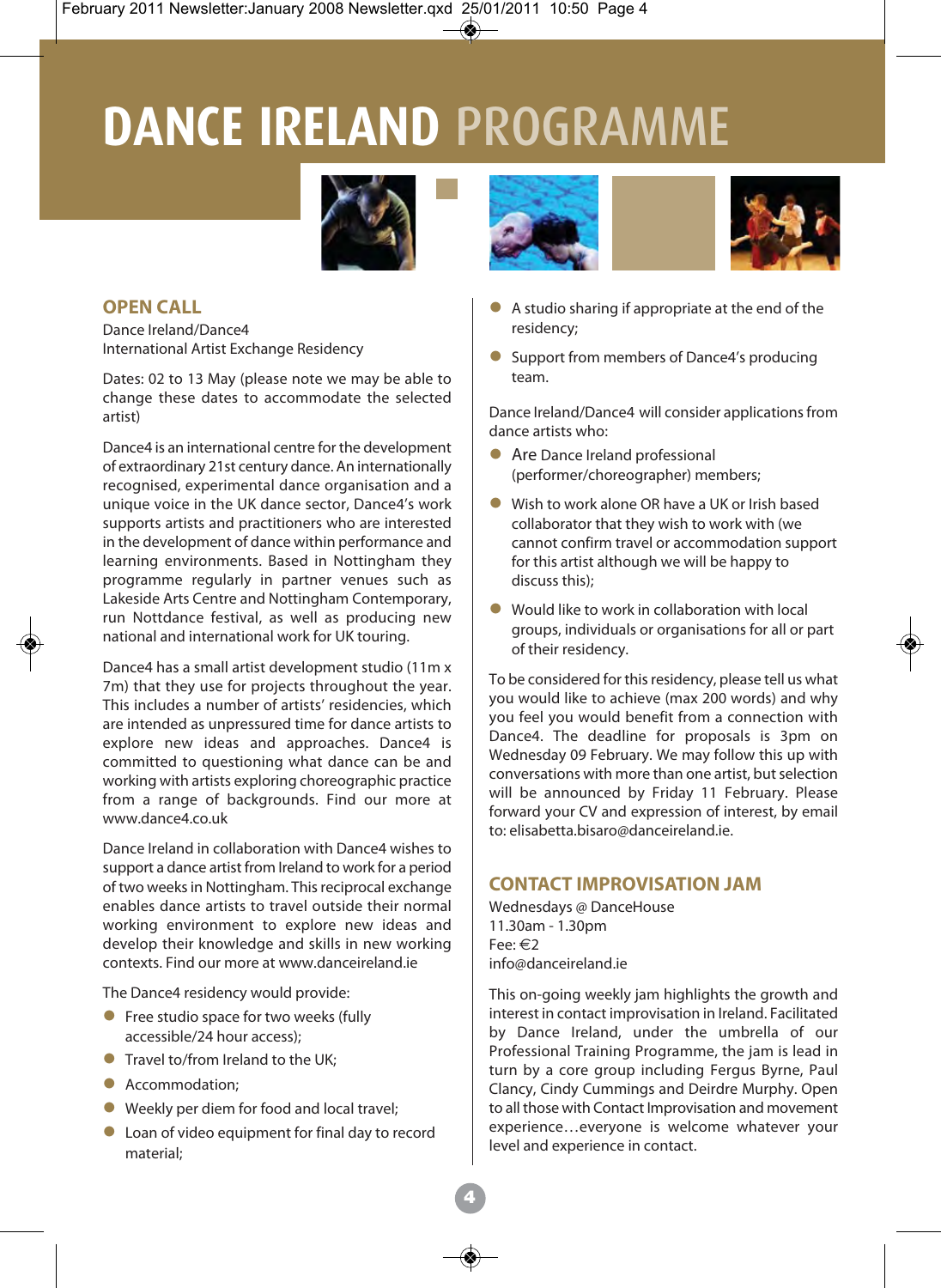#### **DANCE RESEARCH READING & DISCUSSION GROUP**

15 February 6 - 8pm Free infodanceresearch@gmail.com

Since March 2010 this group has engaged with texts from a broad spectrum in dance research by authors both from a theoretical and/or a practical background. How do we and how does our practice relate to the text? If you are engaged in or interested in theoretical, practice-based and practice-led research in dance and would like to exchange your ideas and reflections with peers, it is always a good time to join this group. New members are always welcome.

#### **MULTI-DISCIPLINARY WORKSHOP**

Andrew Harwood & Paula Zacharias *Depth of Field* **–** the selective eye to compose in movement 14 - 18 February 10am - 4pm Fee: €30 members / €50 non-members Booking: reception@danceireland.ie

This week-long workshop-project is oriented towards experienced dancers, performers and creators and is designed to stimulate the imagination, cultivate a strong creative eye and extend that experience into other fields of perception thus developing a fuller dancing body and a deeper performance sensibility. Please note, due to the unique focus of the workshop, participants must commit for the entire week.

Andrew Harwood and Paula Zacharias have been touring together over the past 2 years and have taught and performed in Mexico, Argentina, Brazil, Uruguay, Canada, the USA, Australia, Russia, and six different countries in Europe. For information on Andrew, check out: www.diagramme.org/ahha and for information on Paula: www.paulazacharias.com.

*How can we be moved and connected to the possibilities we have as human beings in relation with our senses and the ways we make decisions through them? Bringing attention to this decision-making process gives us ways of composing in various environments and provides us with the tools to observe our strategies for surviving within them. As an organism of receptivity and perception, we can make our own language and reinvent it. We will bring attention to what we see and choose what to include in our field of vision, as we frame, edit and design the space that we move in and through. Connecting our imagination with our senses, this media can be a real way to go deeper into composing and*



*Andrew Harwood*

*editing in real-time and reveal the dancing visual artist that we all have inside.* 

*The movement expressions of solo, contact and ensemble improvisation in combination with various technical supports such as live and recorded video, photography, amplified or natural sound and music will be used as sources of inspiration to awaken the mind and the body. This approach is not merely a reflection of the present times that involves so much of the visual media but mostly used as a means to arouse your view, your perception and your imagination.*

#### **DANCE TALKS**

*Cross Disciplinary Collaborations* Andrew Harwood & Paula Zacharias 17 February @ 6pm DanceHouse Free admission Booking: reception@danceireland.ie

A public talk between collaborators Canadian contact improvisation artist Andrew Harwood and Argentinean visual artist and mover Paula Zacharias on issues related to cross disciplinary collaborations. Andrew and Paula are leading a week-long workshop project in DanceHouse, as part of the DI Professional Development Programme. This is an ideal opportunity to hear directly from two innovative and arresting artists first hand discussing their collaborative practice.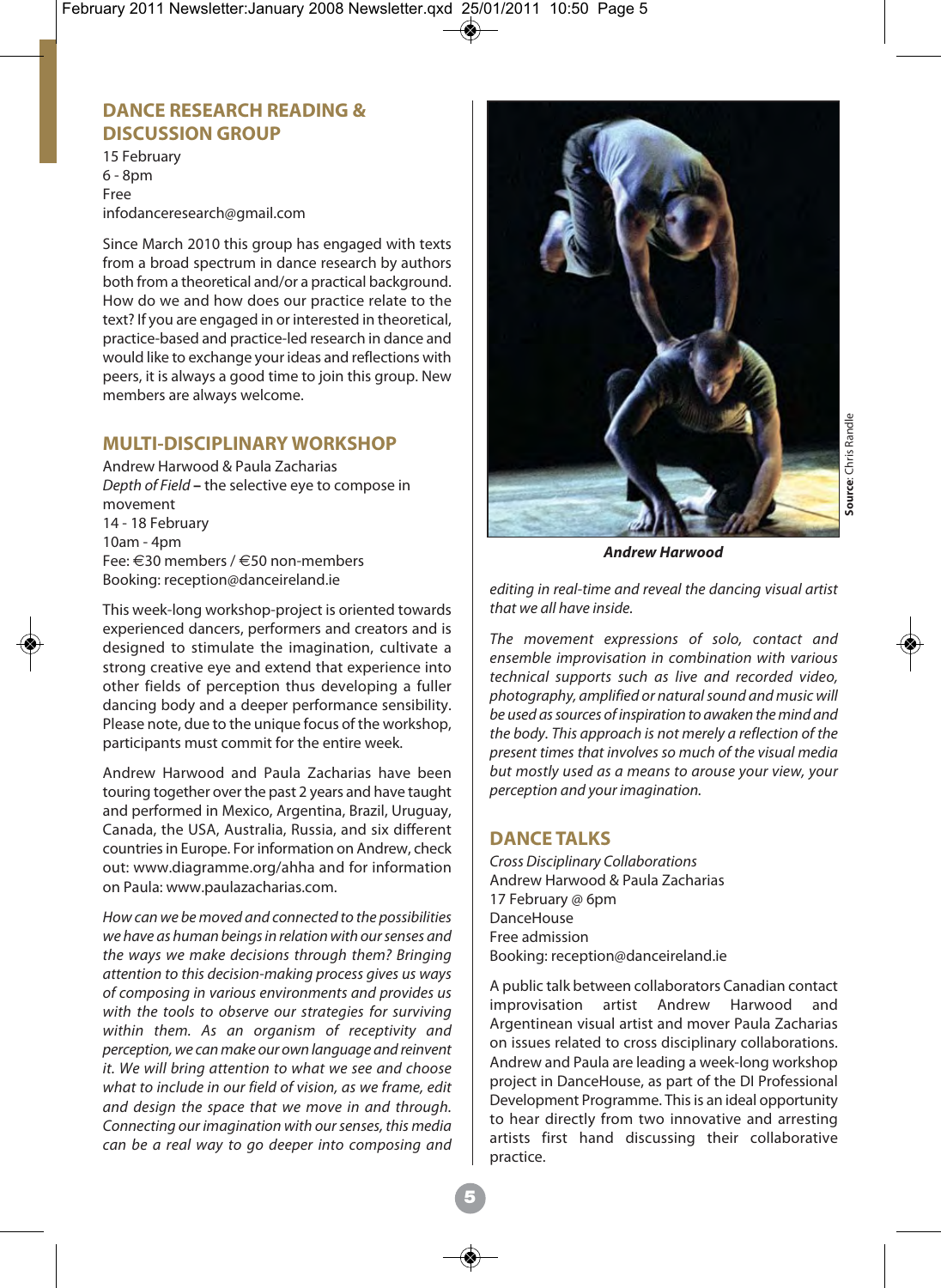

*Andrew Harwood & Paula Zacharias*

#### **NEW MOVEMENTS**

**Andrew Harwood & Paula Zacharias** 18 February @ 4.30pm

#### **MODUL-DANCE RESIDENCY & TEACHING**

*Frauke Requardt (UK/D)* Professional Morning Class 21 - 25 February 28 Feb – 04 Mar 10 - 11.30am Fee: €7 members / €10 non-members Class card available

Our second international *Modul-dance* artist is German, UK-based Frauke Requardt, supported by The Place London. Frauke is currently preparing for her new work *Episodes* (working title) which will premiere at The Place in June. Frauke will take her team consisting of a pianist, three dancers and a singer to residencies in the dance houses of Dublin and Tilburg (The Netherlands), before rehearsals at The Place to complete her work.



Previously Associate Artist at The Place (2004-2006), Frauke is now Associate Artist at Greenwich Dance Agency. Her work is characterised by physically challenging choreography, a strong theatricality, dark humour and an overall sense of surrealism. She uses text and live music and a mixture of abstract and emotionally based movement to deliver highly engaging work.

#### **NEW MOVEMENTS**

**Frauke Requardt** 04 March @ 5pm

#### **DANCE IRELAND RESIDENCY ANNOUNCEMENT**

We announce the names of those 23 artists/companies we are able to support with a residency in DanceHouse over the coming months: Ailish Claffey, Aoife McAtamney, Catherine Young, Chloe de Buyl-Pisco, Deirdre Murphy, Emma Meehan, Fergus Byrne, Iseli-Chiodi Dance Company, Joke Verlinden, Katrin Neue, Laura Dannequin, Laura Murphy, Liadain Speranza Herriott, Lisa McLoughlin, Maria Nilsson-Waller, Maurice Kelliher, Michael Cooney, Monika Bieniek, Nick Bryson, Sarah-Jane Scaife, Joan Davis/Maya Lila, Emma Martin and Liv O'Donoghue.

Under the umbrella of *Dance Ireland Residency*, we are especially heartened to support this number of proposals from a range of members, including independent dance artists wishing to develop new ideas, facilitate fresh collaborations between<br>established artists, present regional based artists, present regional based artists/companies and assist those just needing additional support with their rehearsals. While the length of the residency is dictated by need; nevertheless in order to respond to as many proposals as possible to kick-start the initiative, we have offered residency times varying from one week to four weeks as most appropriate to the proposal.

All DI professional members: individuals, companies, collectives and/or ad hoc ensembles are eligible to apply. As ever we remain sensitive to the needs of our members and the wider dance community. At a time of diminishing resources, this is a proactive means of facilitating the creative process. We remain committed to encouraging all DI members to avail of a *Dance Ireland Residency* either sometime this year or in the future.

In order to further enhance the programme, we encourage proposals from companies (especially if

*Frauke Requardt*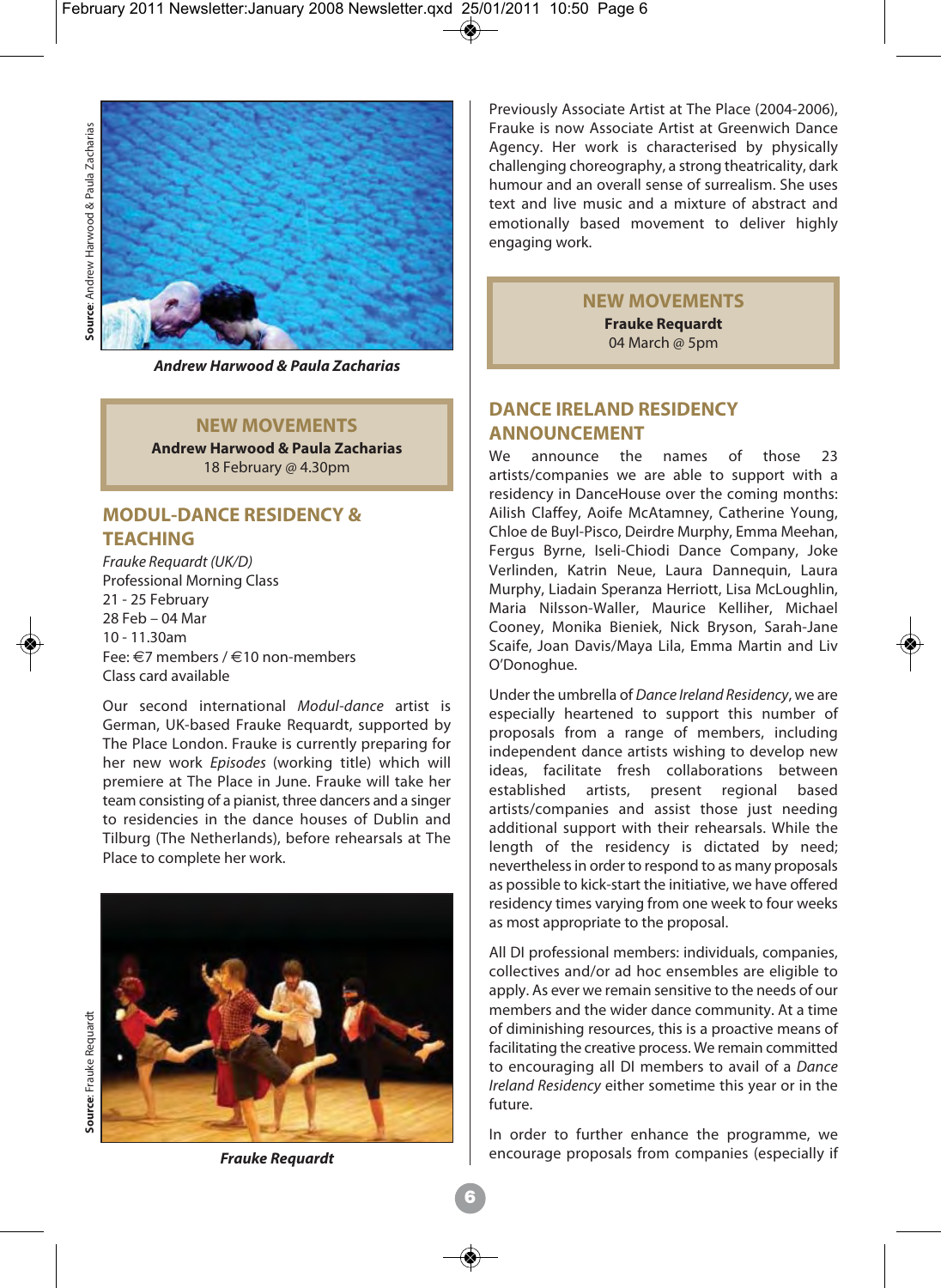

*Dance Ireland CBA*

you are planning for later in 2011 or into 2012). We are always happy to informally chat or talk through your ideas in advance of making a proposal. Please contact either Paul or Elisabetta on 01 855 8800.

Further information on *Dance Ireland Residency* can be found on the website: www.danceireland.ie. In addition, from March onwards we will carry monthly updates in *Dance Ireland News* about the Dance Ireland Residency programme.



ORIGINS weaves together a tapestry of somatic practices, exploring our developmental and evolutionary process from pre-conception to standing. The training offers a non-linear experiential exploration unique to each person, forming an elaborate dance that unfolds as we grow.

There are nine learning curves or spirals in this training which, when represented in circular form create the wholeness of a flower. It is possible to take each curve or spiral as a stand alone experience and therefore one can potentially enter the matrix at any point. The training takes place in a unique environment overlooking the Irish Sea.

Further information on each of the somatic practices can be found on www.gorsehill.net

or contact Joan Davis at 00353 (0)1 2876986/ Email id@gorsehill.net.

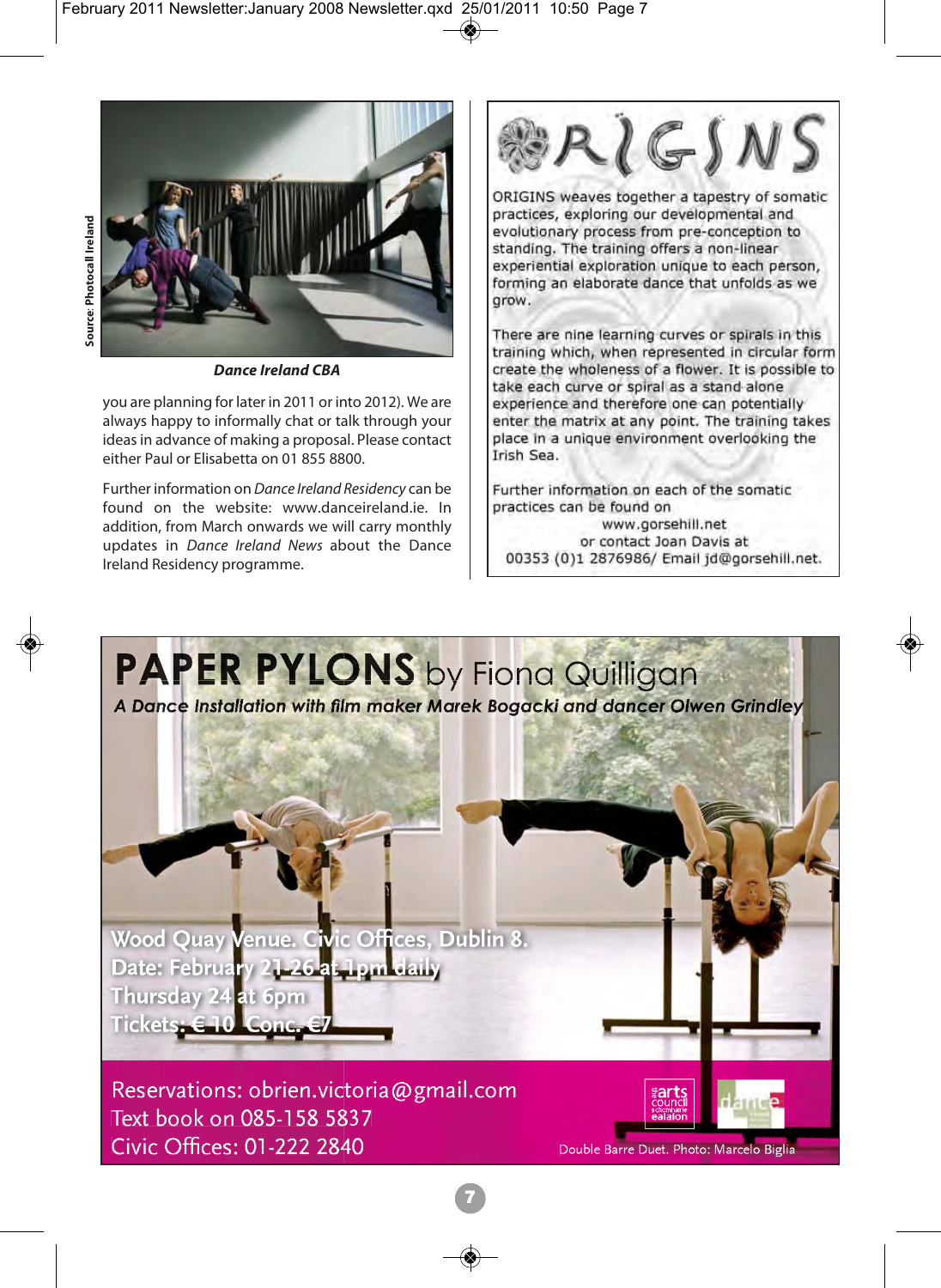# **COMPANY** NEWS



#### **COISCÉIM DANCE THEATRE**

www.coisceim.com

We are delighted that *Deep End Dance* has been nominated for an IFTA award for Short Film. The awards ceremony will take place on 12 February. It has also been shortlisted for The Celtic Media Festival, 2011. Part of the 2010 Arts Council/RTÉ Dance on the Box scheme, the sub-aquatic film by David Bolger was produced by Martha O'Neill Wildfire Films and directed by Conor Horgan. It will also be screened this month at the 33rd International Short Film Festival - Clermont Ferrand, France.

This month also marks our Parisian debut with a performance of *Swimming with my Mother* at the Centre Culturel Irlandais on 03 February as part of a tour made possible through the Arts Council's Touring and Dissemination of Work Scheme and support from Culture Ireland. We are happy to have our wonderful creative team of Eamon Fox (Lighting), Ivan Birthistle and Vincent Doherty (Original Music/Sound) and Clive Welsh (Stage Manager) and to be working with Video Artist Jym Daly on the projection work in the performance. In the coming months we will announce



*Swimming with my Mother*



more tour dates during the Bealtaine Festival. After Paris, we will be spending time at the Tyrone Guthrie Centre at *Annaghmakerrig* working on a new production, which will premiere in autumn 2011.

*Silent Idols*, a new Broadreach project, begins this month. The project spins together dance and films of the silent era in a unique combination of classes, performances and events for people aged 50+. This is our fourth partnership project with Dublin City Council Arts, Sport & Leisure and Community Development Sections and looks set to be the most extensive to date. It will kick off in style with dance classes at 5 centres across Dublin throughout February and March.



*CruX Dance Theatre*

#### **CRUX DANCE THEATRE**

*Behind the Scenes* 09 February @ 1pm Firkin Crane

CruX Dance Theatre started rehearsals creating their exciting new work entitled *Behind the Scenes* from 17 January to date, they will be touring to both national and secondary schools in County Cork doing performances and giving workshops from mid February.

*Behind the Scenes* choreographed by Artistic Director Jane Kellaghan, explores themes relevant to young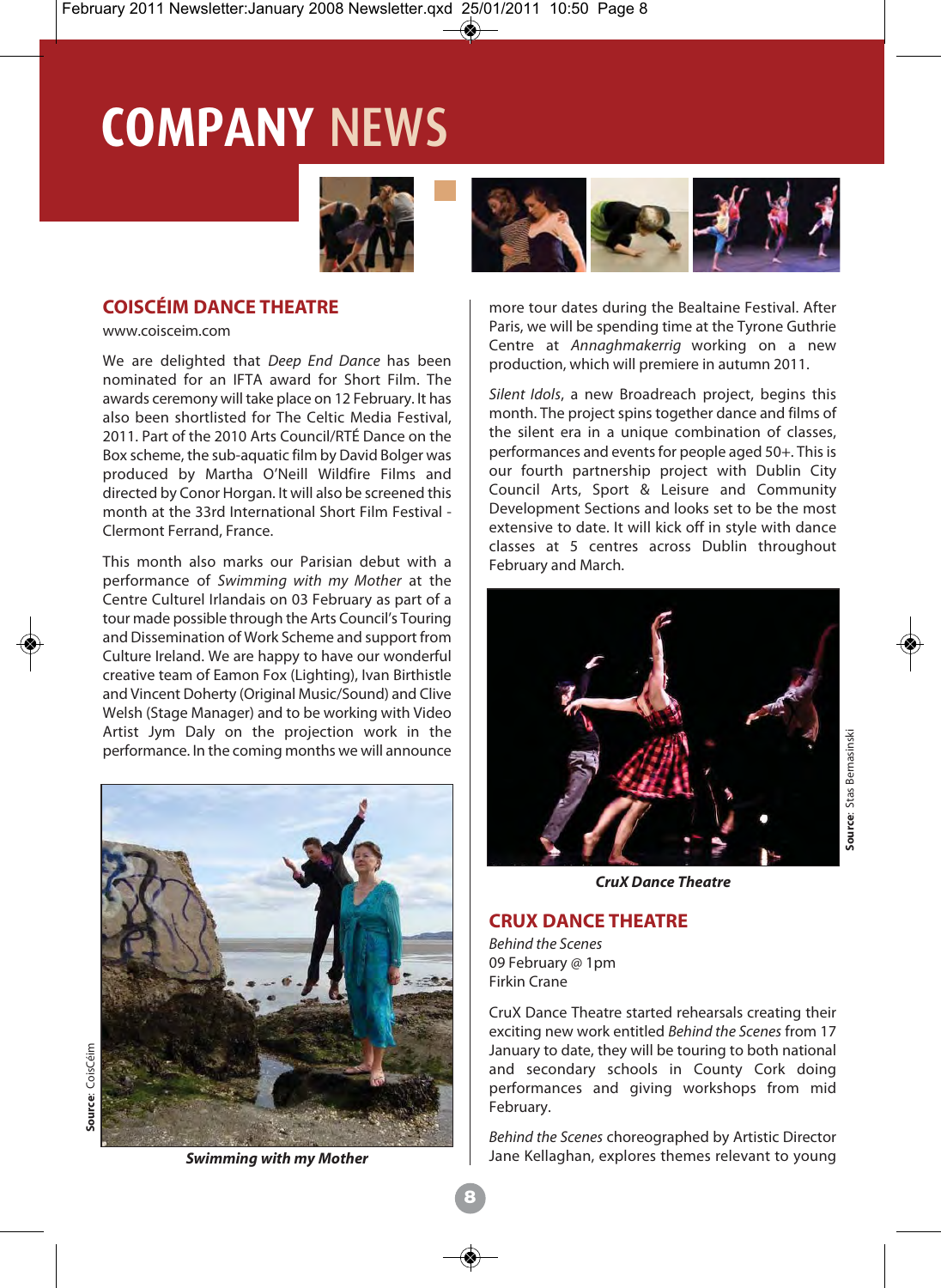audiences interests, the piece is specially designed and created to make it easy for their target audience to relate to the content of the work. The piece combines the talents of both local and international professional dancers and student dancers from both CSN Dance and CruX Youth Dance. The cast includes 16 performers in total, ranging in ages from 9 to 33 years. The combination of both professional and students dancers provides a wonderful platform for inclusion and diversity of experience.

CruX Dance Theatre would like to acknowledge Cork County Council who have funded the project, the Carrigaline Court Hotel Leisure Studio for sponsorship and The Firkin Crane for its ongoing support.

CruX Dance Theatre will present an informal preview sharing of *Behind the Scenes* at the Firkin Crane, 1.00 pm Wednesday 09 February. The company extends a welcome invitation to everyone.

#### **DAGHDHA DANCE COMPANY**

MA in Art (Choreographic Arts)

Applications are invited for the MA in Art (Choreographic Arts) presented by Daghdha in partnership with Limerick School of Art & Design (LSAD), Limerick Institute of Technology (LIT).

Daghdha and LSAD, LIT are pleased to announce a unique opportunity for practice-based research at DAGHDHA, a two-year fulltime MA in Art (Choreographic Arts). As LSAD registered students, artists will avail of LSAD's regular student services, whilst pursuing their research at Daghdha Dance Company, a leading dance-organisation in Ireland.

This unique partnership brings together academic and professional practice, offering a distinctive researchopportunity in an Irish as well as a European context. Students will follow their individual research paths placed within the context of Daghdha's professional development programme. Supervised by Dr. Michael Kliën/Artistic Director, in addition to LSAD academics, students may also engage in frequent mentoring with associated artists and external practitioners.

Applications are now being invited for this fully funded position:

For further information visit: www.lit.ie | www.daghdha.ie

For formal application forms email: kathleen.leamy@lit.ie | 061 448 526

For informal queries and questions contact gemma@daghdha.ie | 061 467872

Daghdha acknowledge the financial support of the Arts Council, Limerick City Council and LIT. Daghdha is also supported by RTÉ lyric fm and Culture Ireland.

#### **DANCE RESOURCE BASE**

*Issues of Touch in Community Dance with Miranda Tufnell*  01 February, 10am - 4pm Dance Resource Base Studio, Belfast Cost: £25 DRB Members / £30 non-Members (includes lunch)



This full-day workshop from experienced trainer and dancer, Miranda Tufnell, is a 'must' for all community dance practitioners. Developed from conversations with other practitioners, it will cover all the issues of 'touch' encountered within this type of work. Recognising professional responsibilities, some of the realities of the world we live in, but also remembering that community dance artists work physically with the body and that touch is part of this.

*Issues of Touch in Community Dance* is an opportunity to have a grown up discussion about these issues. What is acceptable? Are decisions based on artistic practice, duty of care and/or the requirements/ expectations of others?

This workshop includes a presentation and a practical, experiential workshop followed by group discussions.

Interest in this workshop is expected to be high. To secure your place, contact the office on 028 9023 1515 or email: info@danceresourcebase.org.

Funding for this event is from the Department of Culture, Arts and Leisure / Arts Council of Northern Ireland's Creative Industries Innovation Fund.

#### **DANCE RESOURCE BASE**

*Knowing Your Audience for Dance* 02 February, 2.30 – 5pm Baby Grand Studio, Grand Opera House, Belfast £5 (Free for Dance Resource Base Members)

Dance Resource Base is pleased to announce the launch of *Knowing Your Audience for Dance*. This report will outline for the first time the essential makeup of dance audiences in Northern Ireland and is sure to become an essential tool for marketing and developing audiences for dance performance in the whole island of Ireland. Dance Resource Base commissioned the report from Audiences NI with funding from the Department of Culture, Arts and Leisure / Arts Council of Northern Ireland's Creative Industries Innovation Fund.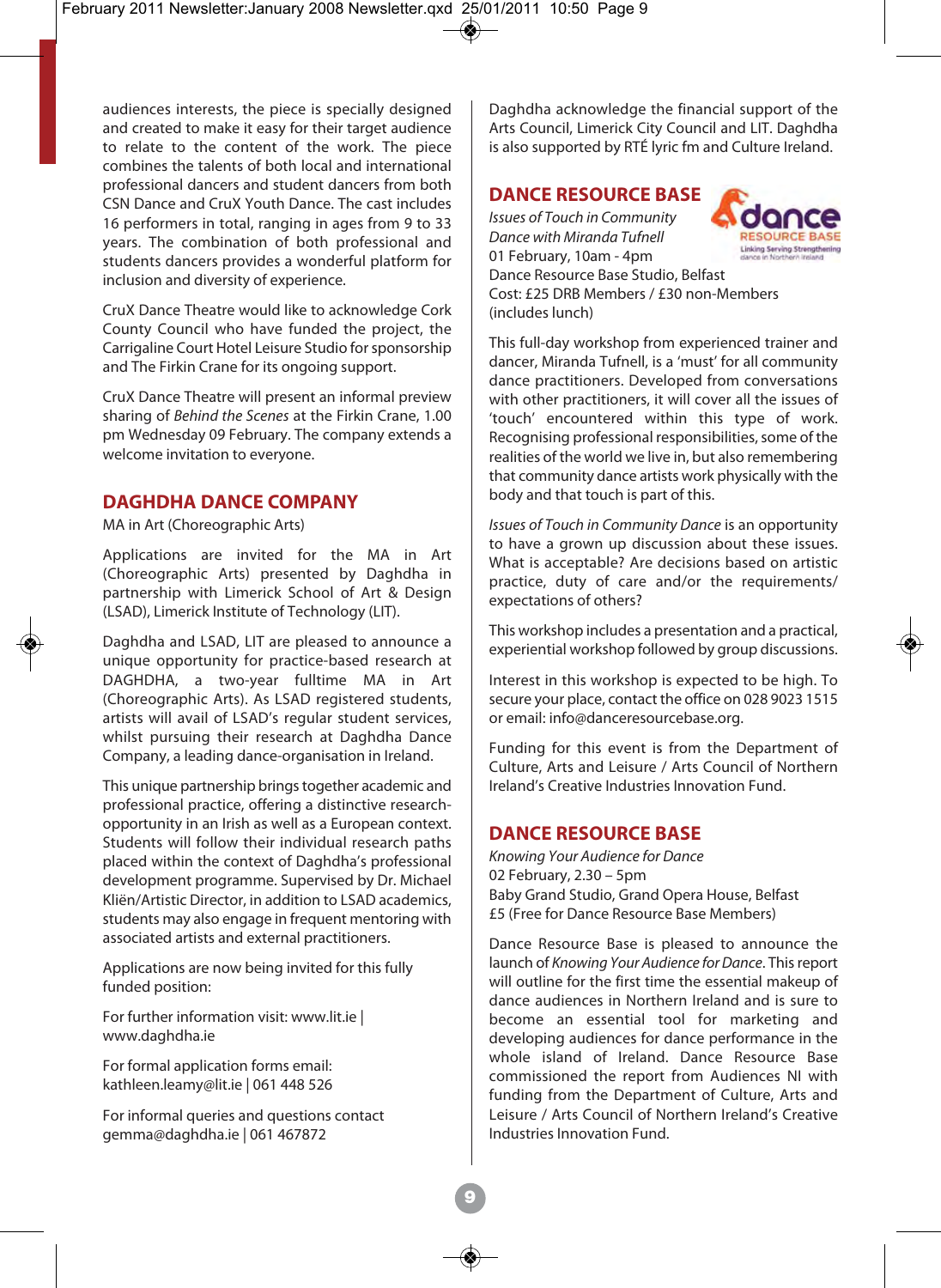This event is ideal for festival and venue programmers and marketers and dance companies and practitioners. The event will include a presentation of the key report findings, facilitated discussion and plenty of networking opportunities. Support for this event has been provided by the Grand Opera House, Belfast.

For more information or to book a place, contact the Development Officer on 028 9023 1515 or at info@danceresourcebase.org.

#### **DUBLIN DANCE FESTIVAL**

13 – 28 May www.dublindancefestival.ie

Dublin Dance Festival will return to Light House Cinema, Smithfield for Dance on Film on Sunday 30 January at 3pm. A programme of six short Irish dance films will be screened, including the 2010 RTÉ Dance on the Box films *Deep End Dance* (David Bolger/Conor Horgan), *Admit One* (John Scott/Steve Woods), *Her Mother's Daughters* (Cindy Cummings/Oonagh Kearney) and *Mo Mhórchoir Féin – A Prayer* (Fearghus Ó Conchúir/Dearbhla Walsh) in addition to two films by Jade Travers, Becky Reilly and Jeni Roddy, *The Evelyn Tables* and *Lebenszyklus*. Check out dublindancefestival.ie or lighthousecinema.ie for more details.

Films aside, the festival itself will be here sooner than you know it! Some of you may already have purchased tickets for the sensational highlight performance of *Songs of the Wanderers* by Cloud Gate Dance Theatre of Taiwan, presented in partnership with Grand Canal Theatre. Featuring a stunning cast of some twenty dancers who move through a shifting landscape of tonnes of golden rice grains, set to the glorious Georgian folk music of the Rustavi Choir, *Songs of the Wanderers* is a feast for the eyes and the soul. If you haven't already booked your tickets, we would urge you to do so soon to ensure you get the best seats.

We have also recently announced our first collaboration with the Irish Museum of Modern Art. The opening performances of the Festival, a double bill of solos, will be held in the Great Hall of IMMA on 13 and 14 May. We are delighted to work with IMMA on this project, which will form part of their 20th anniversary celebrations. Jodi Melnick (who danced with Rex Levitates in *Secondary Sources* and with Vicky Shick in *Repair* at DDF 2010) will perform *Fanfare*, a work created in collaboration with visual artist Burt Barr, while Yasuko Yokoshi will premiere her work *Bell*, a contemporary interpretation of a classical Japanese Kabuki dance. Tickets will be available for these performances from DDF following the launch of the full programme.

Speaking of which - mark it in your diaries now – the full DDF 2011 programme will be launched on Monday 28 February. Priority booking for Friends of DDF will open on 01 March and online booking (with Early Bird offers) for the public will open on Monday 07 March. If you want to be in the know about DDF news as soon as it happens, sign up to our mailing list now.

As we put the final touches to the 2011 programme prior to the launch, we invite you to support Dublin Dance Festival and help us ensure that 2011 will be the best festival yet. Your support and Friendship, whatever the level, means the world to us and will enable us to continue to develop and strengthen the Festival as an integral part of Ireland's dance community. What's more, you'll enjoy great benefits as a Festival Friend, including priority booking, complimentary tickets and invitations to events throughout the year. Find out more and join the DDF Friends now at www.dublindancefestival.ie, or phone Ellie at the DDF Office on 01 679 0524.

#### **EXPANDANCE**

*Auditions for male & female dancers* Application deadline: 25 February Alicia@expan**dance**.com

expan**dance** have started 2011 with a full schedule of workshops, performances, and rehearsals. Rachel Wynne is back in the studio in New York continuing the development of *Rock Om.* She is rehearsing with four new dancers and is developing the piece into a full length work to be performed later in the year. After a successful first series, with over 20 participants at each class, Alicia Christofi-Walshe is gearing up for another 8 weeks of class with our expan**dance** Over 60s at the George Bernard Shaw Theatre in Carlow. Over the course of the workshop the group will learn both social and contemporary dance and a new work



*expandance - Rock Om*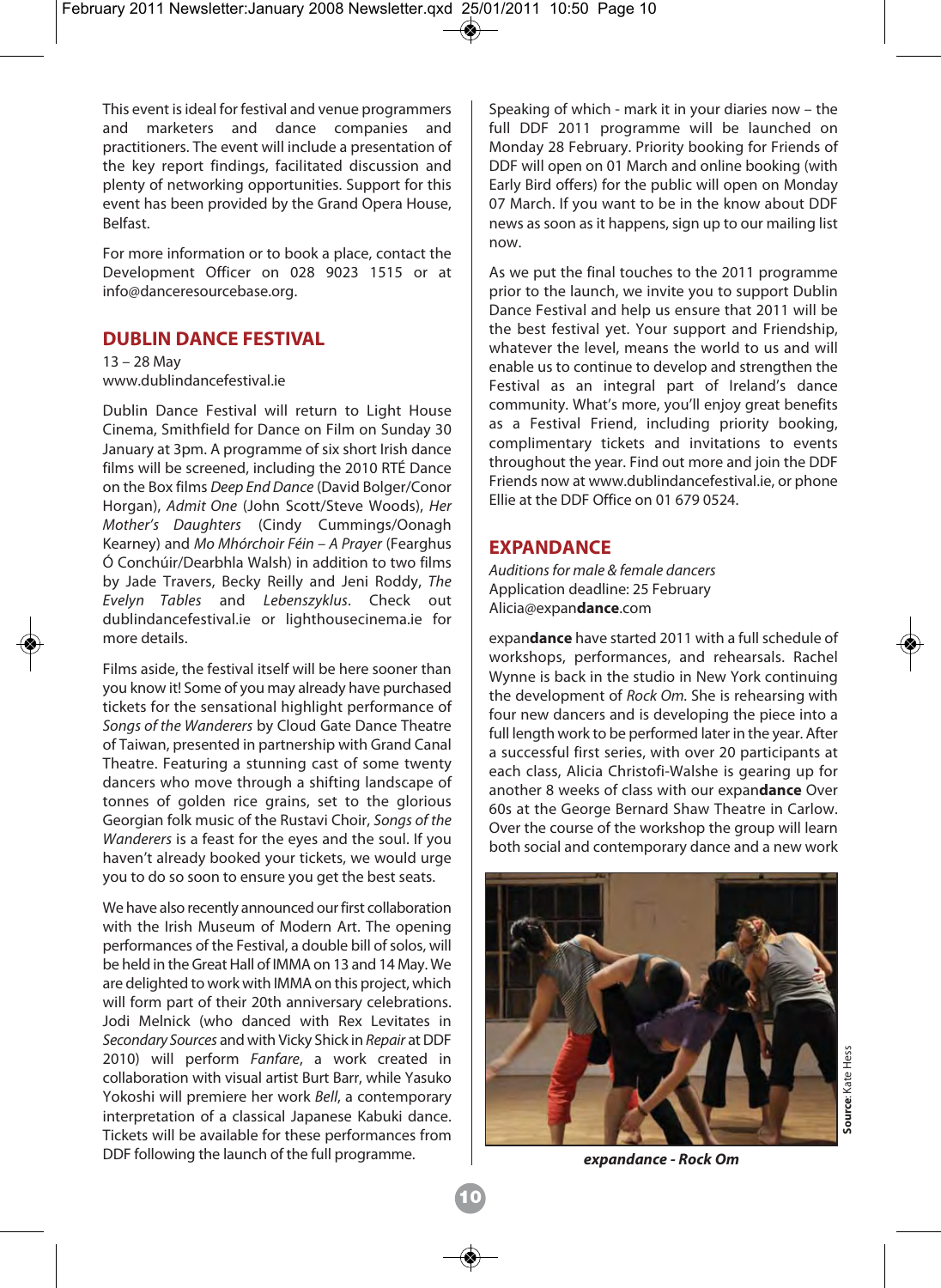that will be performed at the George Bernard Shaw Theatre as part of Bealtaine 2011. Last month Alicia took part in National Choreography Month (NACHMO!), a New York initiative where dance artists commit to making choreography everyday for 31 days. Check out www.nachmo2011.blogspot.com for postings and video footage of Alicia's process. In January Laurie Schneider choreographed *Celebrity*, a new play by Jody O'Neill, presented at Project Arts Centre.

expan**dance** are seeking 3 to 4 professional dancers male and female for performances in June with possible longer term contract. Rehearsals will take place in expan**dance's** West Wicklow studios. Payment will be dependent on funding decisions for 2011. Email CV to Alicia@expan**dance**.com.

#### **FIDGET FEET AERIAL DANCE THEATRE**

*Contact Improvisation Weekend* 12 & 13 February Shawbrook, Legan Fee: €160 chantal@fidgtfeet.com

Fidget Feet Aerial Dance theatre in association with Charlie Morrisey (UK) will host a contact dance weekend in Shawbrook Legan on 12 and 13 February. Chantal McCormick and Charlie Morrisey will be accompanied by live and pre-recorded music by Jym Daly. This two day dance workshop is open to all those who are curious about movement including professional dancers, circus performers and members from youth dance companies (15 years plus).

The course fee, which includes meals and accommodation at Shawbrook, is €160 for the two days. Booking can be made by contacting chantal@fidgetfeet.com with your name, age, previous dance experience, dietary requirements and contact details. Payment for the course can be made directly to Fidget Feet Aerial Dance Theatre, The



Paddocks, Derrydoan, Rathowen, Co Westmeath, by cheque or postal order. Please note there are only twelve places available and bookings can only be confirmed upon payment.

In other Fidget Feet news, the company has been awarded another touring grant to re-stage *Hang On* and create their new work entitled *Catch Me*, which will double bill as part of a ten venue tour in May and June. This February not only sees Chantal and Lee working hard creating *Catch Me*, ever busy Chantal is also working alongside Jym to create a new aerial solo. This piece will see aerialist on fabric playing the violin live for Gerbola Circus.

Later this year Fidget Feet will also host their second Irish Aerial Dance Fest with the support of An Grianán Theatre and Donegal County Council. Hitting Letterkenny from 06 to 17 June, the Irish Aerial Dance Fest will host teachers the UK, USA, Australia, France and Ireland. Booking for this event will begin in February so keep your eyes peeled to the Fidget Feet website for further details www.fidgetfeet.com.

#### **FIONA QUILLIGAN**

*Paper Pylons*  A Dance Installation Wood Quay Venue, Civic Offices 21 – 26 February @ 1pm 24 February @ 6pm Tickets: €10/€7

Choreographer Fiona Quilligan in collaboration with film maker Marek Bogacki presents *Paper Pylons,* a dance installation. This is the first original dance work created for the unique architecture of Wood Quay Venue. The imaginative power of the work resonates with a stretch of the City Wall offering a dramatic backdrop.

Together with dancer Olwen Grindley they explore archive material of the ESB Shannon Scheme and create a work that reflects the scale, innovation and



*Charlie Morrisey Men at Work*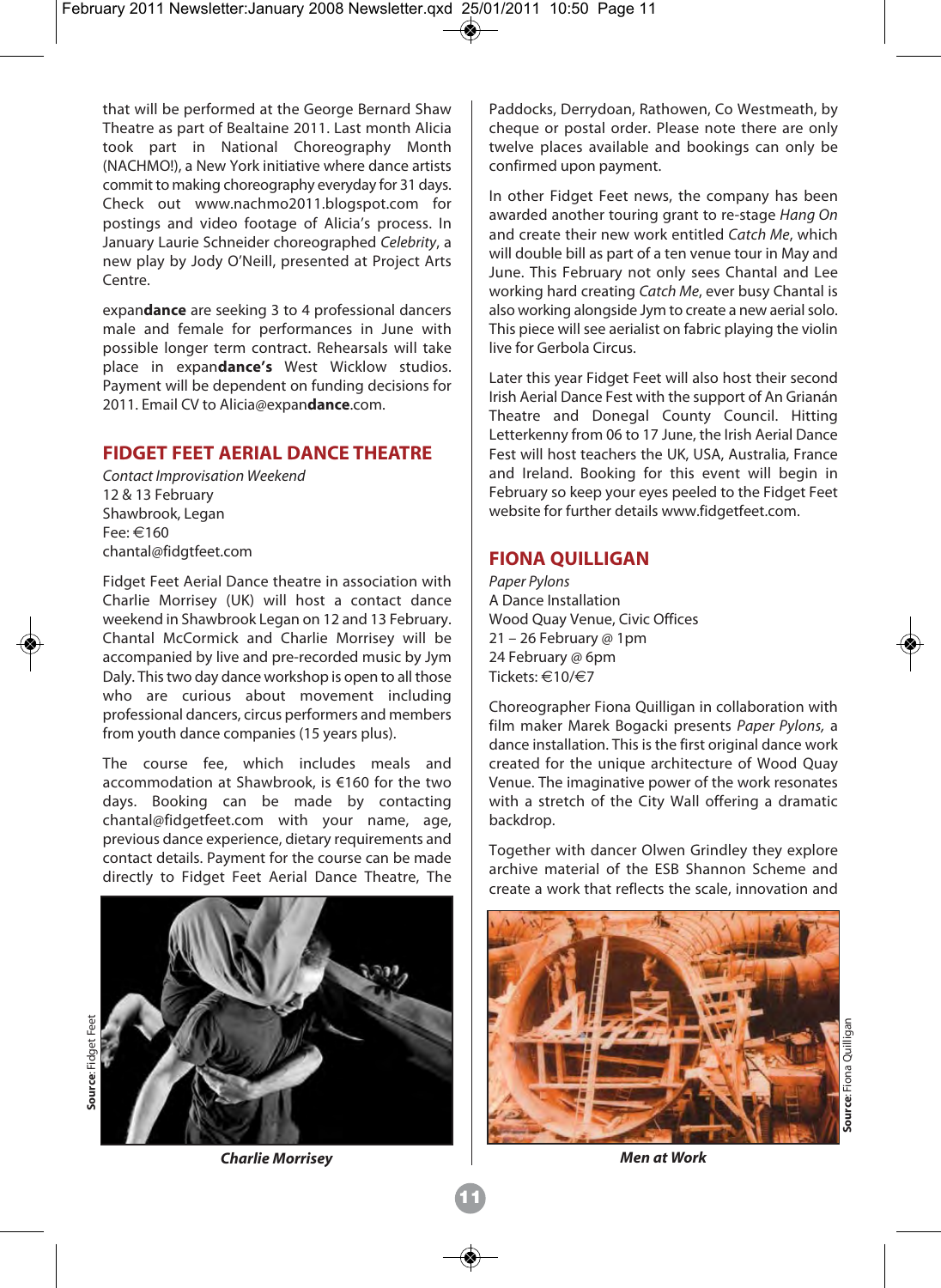infrastructure of the project. This is an imaginative work that brings to light Paper Pylons with layered dance sequences and spoken word.

'My father catches me running out the door, *Fiona will you roll a few sticks for the fire.* Often we would talk about his involvement as a newly graduated engineer from UCD, in the hydro-electric scheme at Ardnacrusha in County Clare. He described the massive scale of the operation, the contractors Siemens, the size of the spiral turbines with thousands of rivets hammered in by hand'; supported by the Arts Council and Dance Ireland.

Reservations:obrien.victoria@gmail.com or text book to 085-1585837 or call the Civic Offices on 01 2222840.

#### **IRISH MODERN DANCE THEATRE**

*Actions*  Touring www.irishmoderndancetheatre.com

*Actions* is a physical conversation between two individuals in empty space. Two outstanding male dancers thrillingly battle through space with invigorating athletic dancing and physicality. They merge and break apart - the painful coming together with movement motivated by forceful resistance. *Actions* employs a frantic dance vocabulary with lifts, falls, text and sound, the dancers alternately throwing their bodies together then fragmenting into new threads of raw movement. *Actions* is both touching and funny.

#### **LEGITIMATE BODIES DANCE COMPANY**

*You(Th) Share* Open Call Deadline: 25 March Birr Theatre and Arts Centre legitimatebodies@gmail.com

Legitimate Bodies Dance Company in association with Birr Theatre and Arts Centre is delighted to provide an incredible opportunity for Youth Dance Companies around the country to meet and present their work in Birr. *You(th) Share* celebrates the talent, energy and hard work of young people around Ireland and the vision and generosity of those artists that guide and inspire them session after session.

Youth Dance Companies around the country offer young people the chance to explore their identity through creativity and movement and to express their emotions, concerns and needs in a protected environment surrounded by friends that share the same passion for dance.

From our own talented Offaly Youth Dance to four



*You(th) Share*

other selected youth dance companies from around the country, *You(th) Share* promise to be a refreshing and exhilarating evening showcasing the talent of young Irish dancers. During the day renowned Youth Art practitioners and dance artists, including Berlinbased Lily Dwyer, will lead a range of workshops for the young dancers and the leaders of the youth companies.

If interested in presenting your work please send a DVD of previous or proposed work, a brief history of the youth company and technical requirements. Please specify how many people will travel to Birr and if you would be interested in attending some of the workshops during the day. Short choreographies from the young dancers themselves will be highly prioritized. Please send to Birr Theatre and Arts Centre, Oxmantown Mall, Birr, Offaly or contact legitimatebodies@gmail.com for more information.

#### **NIGHT STAR DANCE COMPANY**

*Who Am I?* 23 February @ 8pm DTW Studio, New York

Ingrid Nachstern, Artistic Director and Choreographer of Night Star Dance Company, will perform her solo *Who am I?* at Dance Theatre Workshop in New York on 23 February at 8pm. This performance is supported by Culture Ireland.



**Source**: Nick Bryson

**Source:** Nick Bryson

*Who Am I?*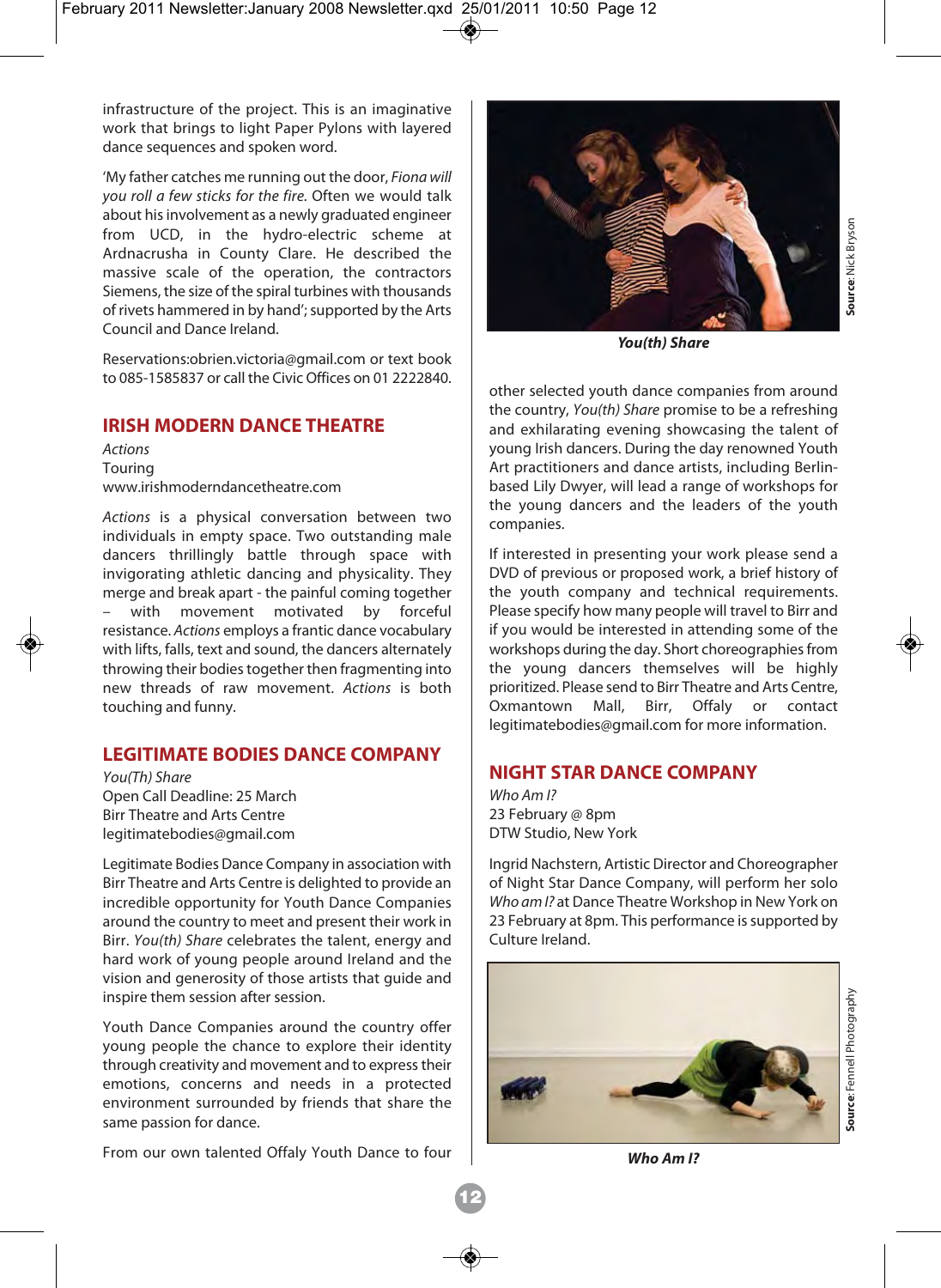

*Four Told*

#### **PROJECT ARTS CENTRE**

*Four Told* 08 – 12 February @ 8.15pm Tickets: €16/€12 Real Deal: 2 for €20 on 10 February www.projectartscentre.ie

Emma O'Kane, Katherine O'Malley, Lisa McLoughlin, and Rebecca Reilly in association with Project Arts Centre present *Four Told*, four stories of friendship woven into one. Our histories are a series of repeated stories of varying levels of truth and every event can be viewed from as many angles as are witnesses.

Emma, Katherine, Lisa, and Rebecca have danced together, worked together, and trained together for over 20 years. Now they join forces for the first time to choreograph *Four Told*, a dance of friendship. Each of them will tell her story, in her own movements, from her own perspective. Together the group will seize and release their creative control to their friends, trusting that they will be there to catch them, weaving together a rich tapestry of movement and beauty in a unique exploration of ownership and identity.

Dance Ireland members can purchase tickets at the concession rate for all Project Arts Centre events with a valid Dance Ireland membership card.

There will be a post show discussion following the performance on 11 February**.** Supported through PROJECT CATALYST, an initiative of Project Arts Centre.

#### **REX LEVITATES**

*Fast Portraits*  26 February @ 2pm Studio Showing **DanceHouse** www.rexlevitates.com

In February the company begins work on a new 20 minute piece for 6 dancers entitled *Fast Portraits* by artistic director Liz Roche. There will be a studio workin-progress showing of Fast Portraits on 26 February at 2pm in Studio 1 at DanceHouse.

*Fast Portraits* will make up a triple bill of work which includes *Their Thoughts Are thinking Them,* last performed by the company at the Meet In Beijing Festival 2004, a short work *Traces* which originated through choreographic work with the MA in Contemporary Dance at University of Limerick, and *OK with Chair: A Portrait* a new short film produced with Project Arts Centre and directed by Willie White. The full programme will be performed this summer at Project Arts Centre and there are also plans to present *Fast Portraits* with the short film as a 30 minute work at some festivals throughout Ireland later in 2011.

#### **SONRAIGH YOUTH DANCE FESTIVAL**

*Gala Event*  12 February @ 7pm Wexford Opera House Re-scheduled event www.myriaddance.com

Organised by Myriad Dance in association with Wexford County Council, the Sonraigh Youth Dance Festival ('sonraigh' meaning to distinguish/perceive) is a series of events in dance by young people taking place all over Wexford town. The highlight of the oneday event will be a Gala evening of superb performances at 7pm, in the O'Reilly Theatre, Wexford Opera House showcasing work from several youth dance companies and ensembles from all over the country.

Last held in 2008, the Gala represents the best of talented young Irish dancers with outstanding and dynamic performances and choreographic work.



*Sonraigh Youth Dance Festival*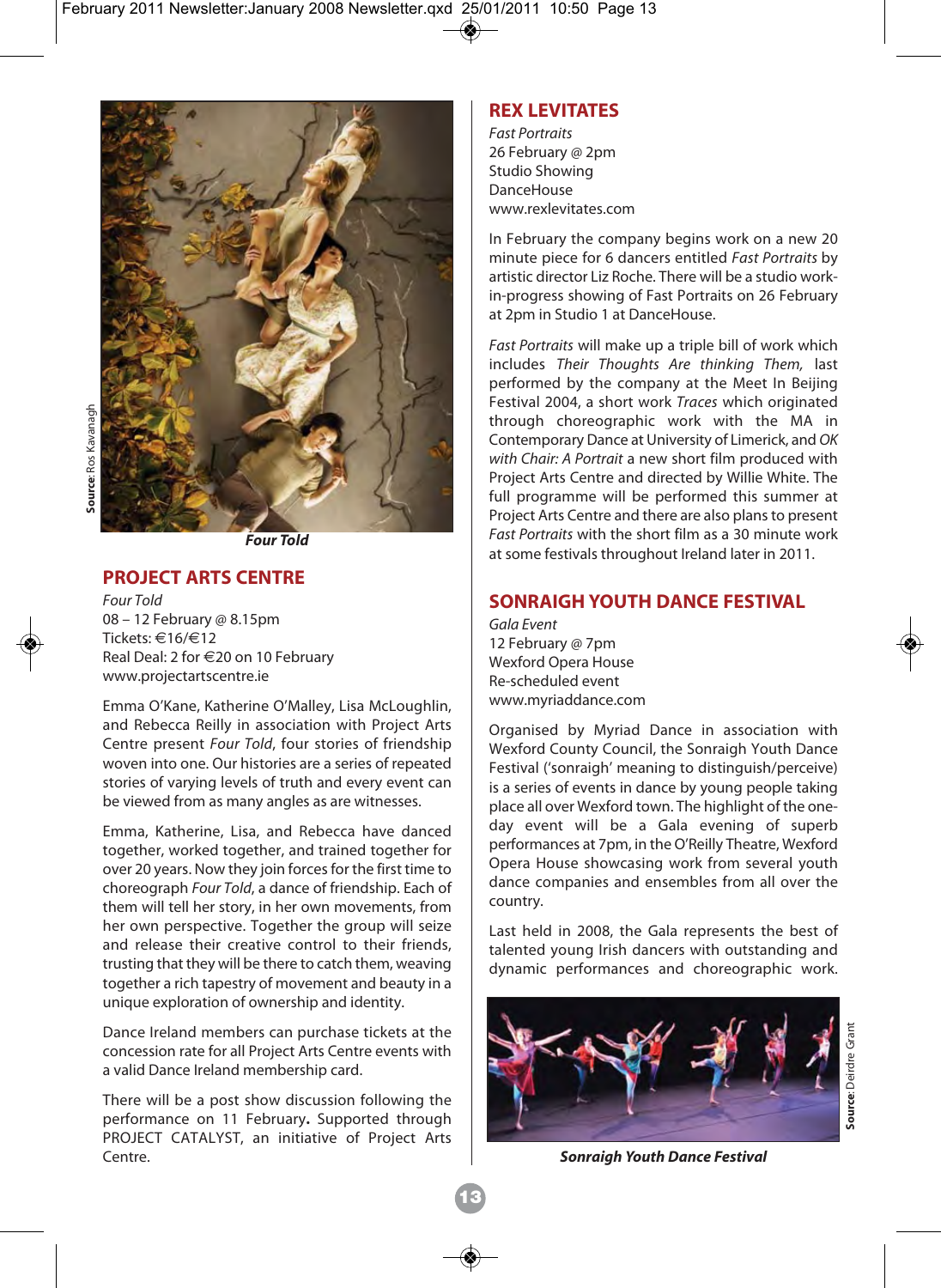Groups performing are House of Anne (Cork), Dublin Youth Dance Company, CoisCéim Creative Steps (Dublin), Company B (all-boys dance group from Dublin) and Kerry Youth Dance Company.

Performances by Myriad's own children's dance groups will be happening all over the town throughout the day and in the foyer of Wexford Opera House (as a free event). In addition, there will a premiere screening of *Off Your Trolley* (working title) a humorous youth dance film by County Wexford Youth Dance Company, filmed by Cork director, Terence White.

Tickets for the Sonraigh Youth Dance Gala Performance are available from Wexford Opera House: 053 9122144 or www.wexfordoperahouse.com.

The Sonraigh Youth Dance Festival is kindly supported by Wexford County Council, Wexford Opera House and the Arts Council.

#### **OTHER DANCE NEWS**

#### **DANCE4LIFE IRELAND**

Volunteers sought

Dance4life Ireland is an AIDS Awareness/Youth Sex Education programme. We seek energetic, enthusiastic volunteers to dance, sing, drum and perform so as to inform and dance4life. Using dance as a motivational tool we inform and dispel stigmatism, bringing a message of responsibility to young people nationwide.

We are looking for committed volunteers:

- Dublin based:
- $\bullet$  Expenses paid (travel to/from venues provided and daily per diem);
- **Training given;**
- Immediate start:
- l Minimum commitment: 6 months

Flexible schedule (including some weekends and evenings). Times of duty will vary as we go out to schools and youth groups according to their timetable. Availability to do this on an ongoing basis desirable.

Dance4life is an international programme operating in almost 30 countries worldwide. The programme is



hosted in Ireland by the Irish Family Planning Association. For information please contact Ann Kennedy: ann@ifpa.ie.

For more information on dance4life checkout: Websites: www.ifpa.ie/eng/Youth/dance4life or www.dance4life.com/en\_countries/ireland.

#### **DUBLIN FRINGE FESTIVAL**

*Open Call*  Pre-application workshop: 22 February Application deadline: 11 March www.fringefest.com

Dublin Fringe Festival welcomes submissions for the 2011 edition of ABSOLUT Fringe, running from 10 to 25 September. ABSOLUT Fringe is unique among festivals in Ireland. In addition to being the primary incubator for excellence and innovation in new Irish arts in the State, with 70+ premieres across theatre, dance, music and spectacle events annually, the festival has an audience profile unlike any other festival, with the majority of attendees between 18 and 35. In 2011 DFF will continue to lead the arts sector in being the largest single presenter of new Irish work that is innovative, brave and contemporary.

The vision and curatorial concept for 2011 is: *A Brave New World*. Building on the community theme of the 2010 festival, they will programme new theatre, dance, music, street arts, spectacle, comedy and public art that connect with a need for radical change, new ideas, imagination and inspiration in Irish society. The Festival is looking for stories that connect with our souls, told in all kinds of ways, and new forms that might lead the way to a new way of being in a radically altered Ireland. To do this, they need you, artists and thinkers, to make it happen. They want to hear your ideas whether you work in theatre, music, dance, visual art, street-art, film, multi-media or beyond.

Dublin Fringe Festival has always been the natural home of artists who are ambitious, adventurous, innovative and fearless, and who make work in all kinds of places and spaces around Dublin city. This year, a continued emphasis will be placed on new work that reclaims more of our city's empty spaces and experiments with performance and experiential arts on a grand and minute scale.

**How to apply**: download and read the ABSOLUT Fringe Bible at www.fringefest.com before submitting your online application. The deadline for applications is Friday 11 March at 6pm. As usual they will host a Pre-Application workshop on Tuesday 22 February at 6pm to answer all your questions about the festival, how to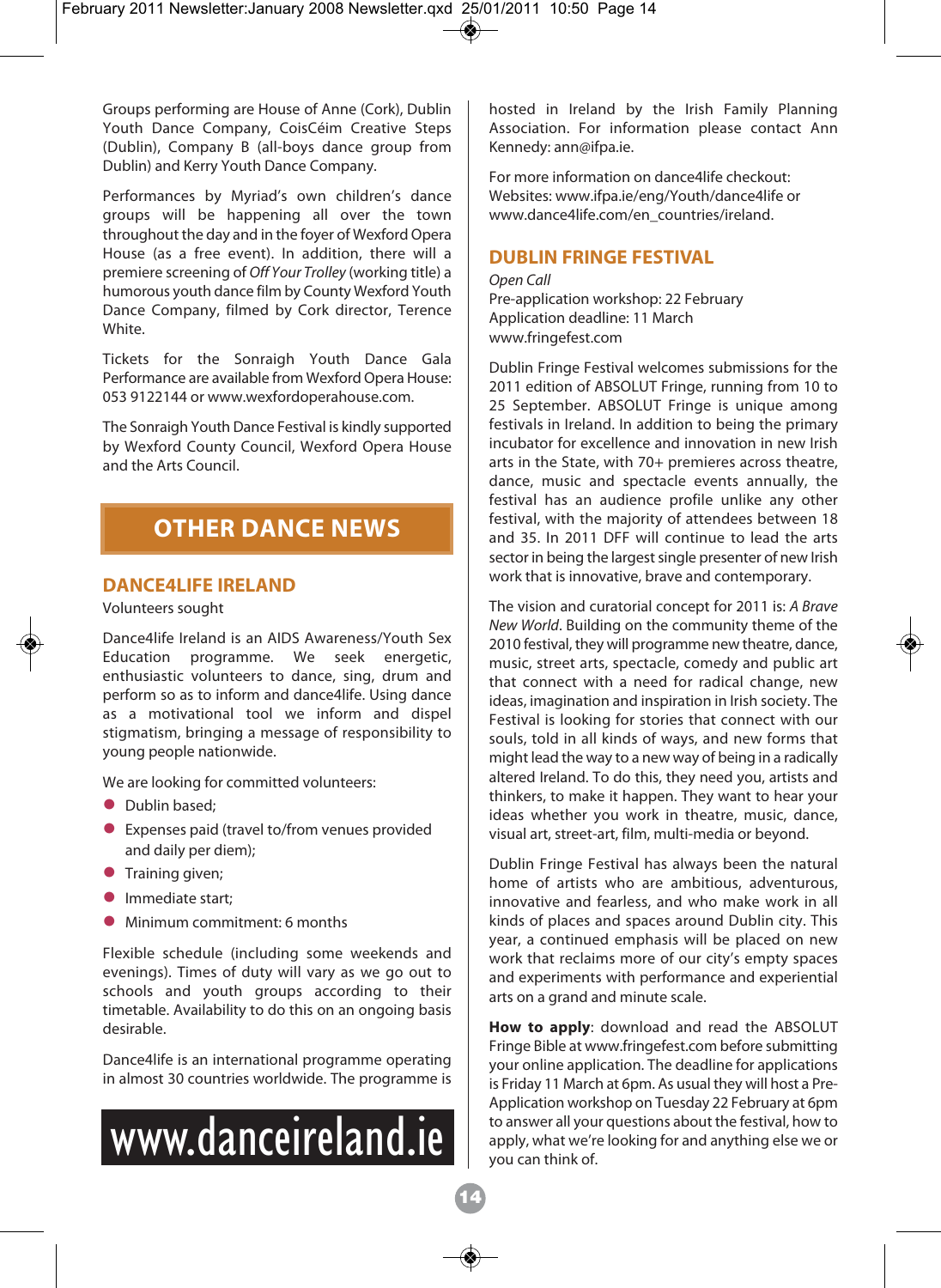

#### **Take a bow!**

The arts really matter to us in Ireland; they are a big part of people's lives, the country's single most popular pursuit. Our artists interpret our past, define who we are today, and imagine our future. We can all take pride in the enormous reputation our artists have earned around the world.

The arts play a vital role in our economy, and smart investment of taxpayers' money in the arts is repaid many times over. The dividends come in the form of a high value, creative economy driven by a flexible, educated, innovative work force, and in a cultural tourism industry worth  $\in$  2.4 billion directly a year.

The Arts Council is the Irish Government agency for funding and developing the arts. Arts Council funding from the taxpayer, through the Department of Tourism, Culture and Sport, for 2011 is  $\epsilon$ 65.2 million, that's around 80 cents a week for every household.

So, at the end of an enthralling dance performance, don't forget the role you played and take a bow yourself!

**15**

Find out what's on at

## www.events.artscouncil.ie

You can find out more about the arts here: www.artscouncil.ie